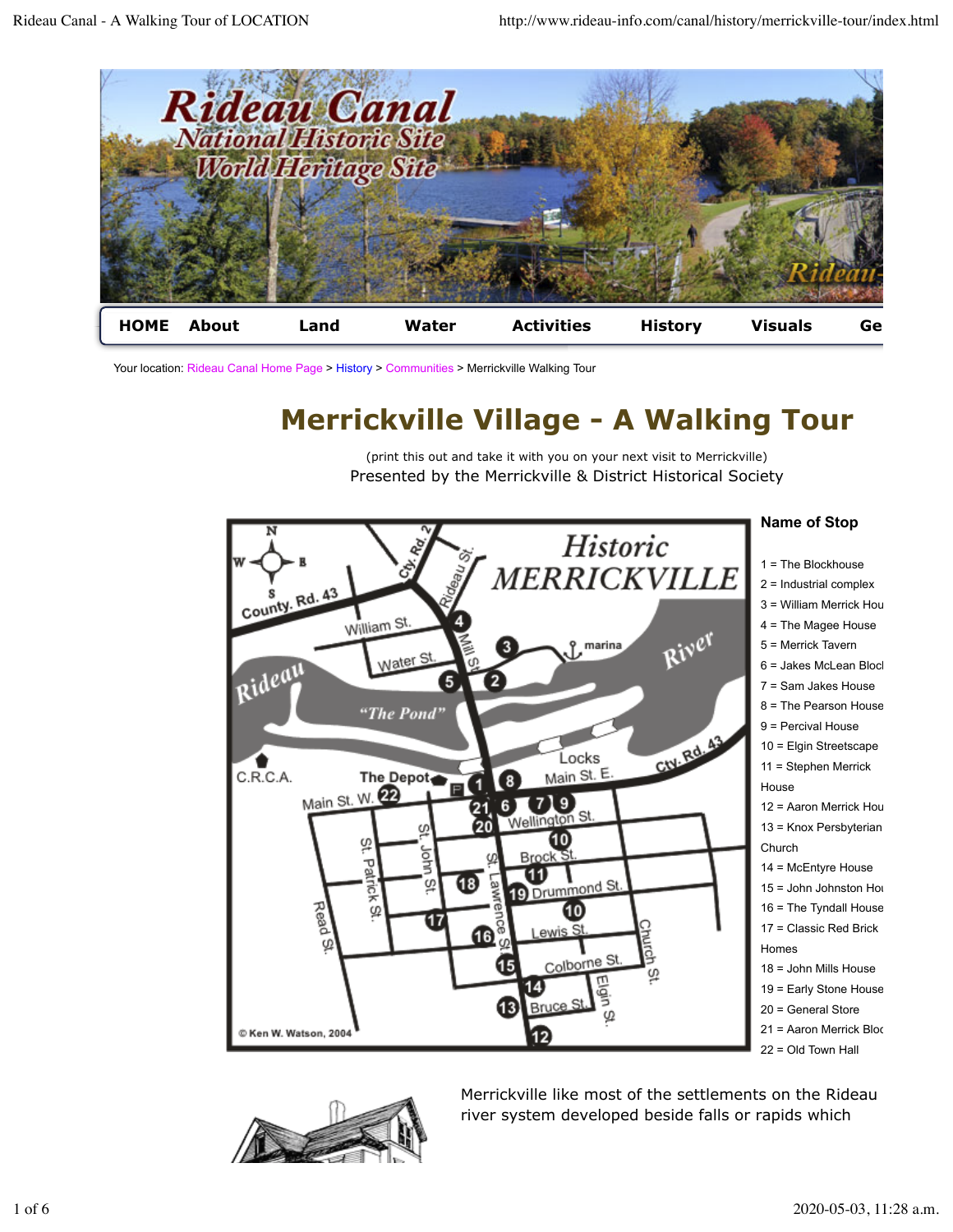provided the water power to drive early development. In the 1790s, William Merrick a United Empire Loyalist received a Crown grant and built a saw mill, around which grew the community then known as Merrick's Mills.

The Rideau Canal opened in 1832 and the commerce it brought stimulated the community's growth and, in 1860 the Village of Merrickville was incorporated. As the railways grew, other locations were chosen as divisional junctions and by the 1880s Merrickville's period of major growth had ended. From then until the 1960s the village slumbered in relative obscurity.

As a result, Merrickville's unique character and architecture survived many of the ravage of modernization. And so, today it exists as a modern village with a naturally preserved 19th century flavour.

This brochure highlights some of the Village's many historic properties.

#### **1. The Blockhouse 1832, Main & St Lawrence**

Built to defend the canal, this is the largest of the four such military stone blockhouses built for this purpose. Once serving as the home and residence for lockmaster John Johnston, it now is a Museum operated by the Merrickville & District Historical Society. Inside it houses a collection of typical 19th century implements.



### **2. The Industrial Complex 1790**

On the north side of the bridge is the site of the industrial

complex which grew around William Merrick's original sawmill. By the early 1800s, flou and grist mills had been added, and by  $1850$  a major foundry and woollen mill were parties. of the complex.



**3. \*William Merrick House c. 1821 - 129 Mill Street** The third and last home of the Village founder and pione industrialist William Merrick. It was later owned by industrialist and foundryman William Pearson and his daughter Mary Pearson.

### **4. \*The Magee House c. 1845 - 205 Mill Street**

Built in the 1840s and acquired shortly thereafter by ea foundryman William Magee, this Queen Anne style Victorian is one of the most attractive homes in the Village

Carefully restored it is now operated as the "Millisle B&B".

### **5. \*Merrick Tavern c. 1830 - 106 Mill Street**

One of the earliest surviving buildings in the Village, this stone house was a tavern owned by Terrance & Aaron Merrick. It served the mill workers from the industrial complex across the street. In 1980 it was restored as a private home.



### **6. \*Jakes McLean Block c.1862 - Main & St Lawrence SE**

The largest commercial building in Merrickville was built and served as a department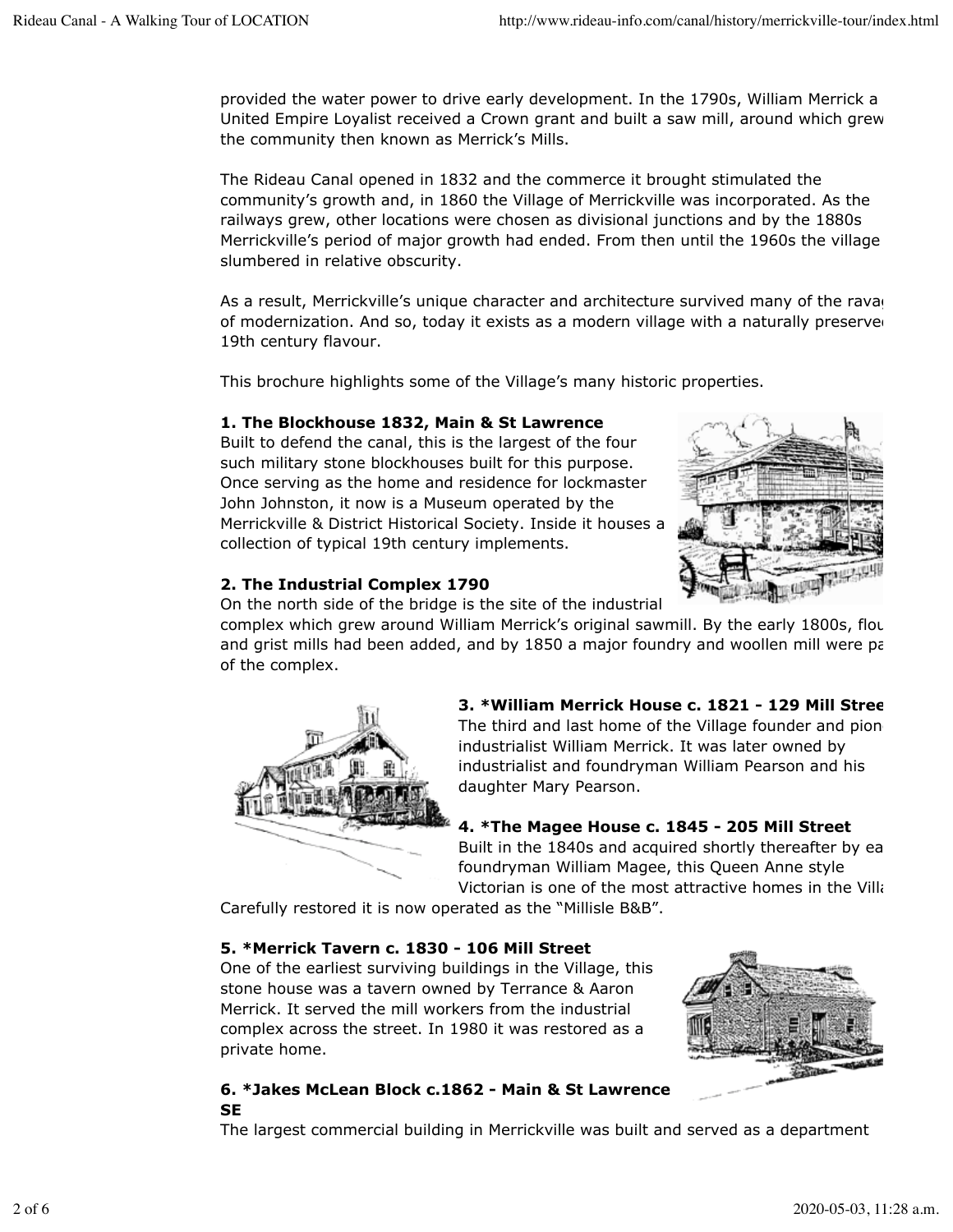store, one of the grandest in the region. During the 1940s entrepreneur Harry F McLea acquired it for his company offices. It now houses retail shops, a pub named for Harry McLean and the Baldachin dining and hospitality operations.

# **7. \*Sam Jakes House c. 1861 - 118 Main Street E**

Originally built as the home of prominent merchant, Samuel Jakes, this solid stone structure now serves as the reception and dining area for the four star Sam Jakes Inn.

# **8. \*The Pearson House c. 1890 - 111 Main Street E**

Donated by Miss Mary Pearson to the Village in 1938 this early Victorian home is now, Merrickville public Library.

# **9. \*Percival House c. 1890 - 206 Main Street E**



The Richardsonian-Romanesque style home of foundryman Roger Percival. Note the new "coach house" built in the style the original house.

# **10. Elgin Streetscape 1820-1920**

The five blocks on Elgin Street, between Wellington and Bru present a parade of architectural evolution from the early 19th to 20th centuries. The Duke house at  $*$ 206 Elgin circa 1855

covered its original logs with wooden shipboard siding. Across the street, the stone liquor store was the 1860 foundry of H D Smith. At \*306 Elgin the elegant wooden cross gabled home was built by Samuel Langford as a wedding gift for his daughter. At Drummond, note the 1860s, 1 ½ story clapboard and on the opposite corner a 1920s generic, both carefully restored. Further up Elgin at Drummond are fine examples of the red brick houses with colourful yellow brick quoins and trim, stylish and popular in the 1880s.



### **11. \*Stephen Merrick House c.1850 - 106 Brock St E**



One of the finest stone homes in the village, this house built by Samuel Langford for Stephen Merrick, a son of village founder William Merrick. Note the superior fine cut ashlar stone on the front façade. an indication of Merrick prosperity

### **12. \*Aaron Merrick House c. 1845 - 905 St Lawrence**



The ultimate Merrick house built by Aaron Merrick, the s of town founder Wm. Merrick and later owned by Harry Falconer McLean, Engineer-Contractor, extraordinaire.

# **13. \*Knox Presbyterian Church 1861 - 618 St Lawrence**

Restored by Heritage Merrickville Foundation in 1983 to maintain its historic presence, this red-brick

building, the earliest surviving church structure, has been

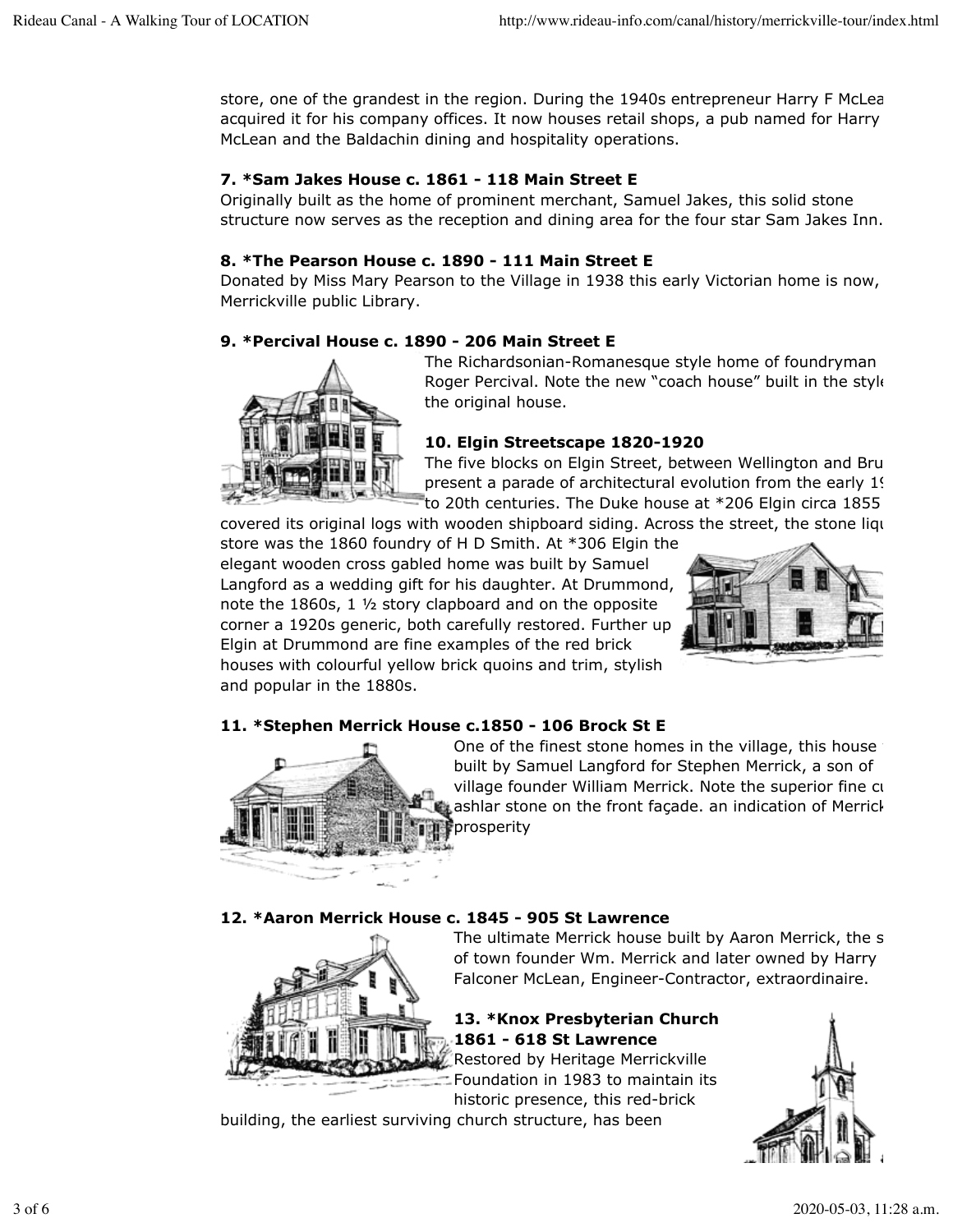preserved for community use as the Knox Hall.

# **14. \*McEntyre House c. 1861 - 605 St Lawrence**

Constructed for Daniel McEntyre, a shoemaker, this 1½ storey stone home with Greek revival details was later used as a millinery shop.



15. \*John Johnston House c. 1850 - 512 St Lawren Built for retired Sergeant John Johnston, who served as Merrickville's lockmaster from 1837 to 1869, this stone house, exhibits the classic style of Greek revival. Note the suicide door, built in anticipation of a porch to be added later.

### **16. \*The Tyndall House c.1855 - 105 Lewis St W**

Popularly linked to George Merrick, grandson of town

father William Merrick this Adamesque style stone house with its "loyalist" doorway was in the Tyndall family until the end of the 19th century.



### **17. Classic Red Brick Homes c.1860 - St John & Drummond St**

By 1860 Merrickville produced brick was replacing stone as

a preferred building material. These two homes demonstrate more elaborate trim and steeply pitched gable begin to appear at this time previewing the coming Victorian styl

## **18. \*John Mills House c.1860 - 130 Brock Street W**



Constructed as a store and furniture factory by cabinet maker John Mills. Note the parapetted end gables to hel prevent spread of roof fires to neighbours.

## **19. Early Stone House c.1830 - 323 St Lawrence**

Probably built about 1830, before the canal, this recently renovated, largely rubble and stucco structure is one of earliest remaining stone houses in the Village.

## **20. \*General Store c. 1848-1855 - 136 St Lawrence**

Until recently a stucco finish hid the cut stone details of this building. It was built as a general store about 1848 by an early Merrickville merchant, Charles Holden. The buildi has since served continuously as a retail outlet.

### **21. \*Aaron Merrick Block c. 1856 - St. Lawrence**

Commissioned by Aaron Merrick, this massive three story stone structure was built to proclaim and house Merrickville's early commercial interests. From the mid 1800s until the early years of the 20th century it was operated by the Tallman family as a grand  $s<sub>i</sub>$ general store. Like much of the Village it fell into disrepair until renovations began in 1974. As a counterpoint to the Jakes block across the street, it now houses apartments offices and several of the Village's attractive retail shops.

### **22. \*Old Town Hall c. 1856**

Designed by Samuel Langford and constructed in 1856 by the township of Wolford, and later transferred in 1860 to the Village of Merrickville, this stalwart stone three story